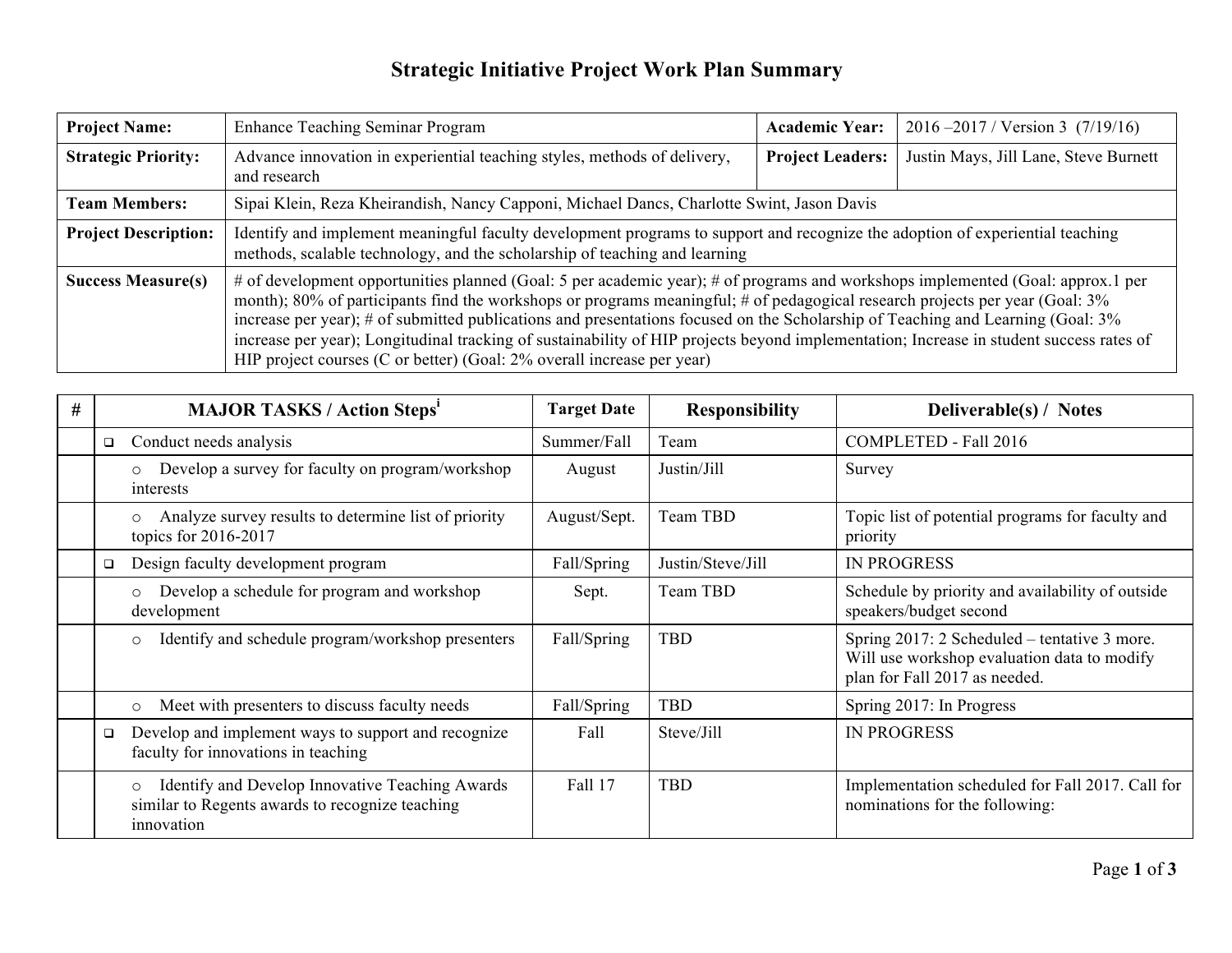## **Strategic Initiative Project Work Plan Summary**

| # |        | <b>MAJOR TASKS / Action Steps<sup>i</sup></b>                                                         | <b>Target Date</b> | <b>Responsibility</b> | Deliverable(s) / Notes                                                                                                                                                                                                                                                                                                                   |
|---|--------|-------------------------------------------------------------------------------------------------------|--------------------|-----------------------|------------------------------------------------------------------------------------------------------------------------------------------------------------------------------------------------------------------------------------------------------------------------------------------------------------------------------------------|
|   |        |                                                                                                       |                    |                       | Clayton State Online Teacher of the Year<br>Clayton State Outstanding Faculty of the Year<br>Clayton State Outstanding Department/Program<br>of the Year<br>Clayton State Scholarship of Teaching and<br>Learning Award<br>Each award listed above is reflective of a<br>similarly named USG Regent's Award<br><b>PACE Faculty Award</b> |
|   |        | Restructure URCA and ELI funds to support<br>$\circ$<br>development of High Impact Classroom Projects |                    |                       | These funds are no longer available due to<br>budget cuts. This committee recommends<br>locating a source of funds for the above<br>mentioned Innovative Teaching Awards which<br>can be used to incentivize innovating teaching<br>practices in the classroom.                                                                          |
|   |        | Collaborate with Marketing and Communications to<br>$\circ$<br>develop spotlights on feature projects | Fall               | <b>TBD</b>            | In Progress: Will collaborate with MarComm<br>once feature projects are completed and ready for<br>showcase.                                                                                                                                                                                                                             |
|   | $\Box$ | Develop program/workshop evaluation form                                                              | Fall               |                       | COMPLETED - Spring 2017                                                                                                                                                                                                                                                                                                                  |
|   |        | Develop common questions for all<br>$\circ$<br>programs/workshops                                     | Fall               | Jill/Justin           | Spring 2017: Completed. Used for program<br>effectiveness evaluation and strategic planning<br>success measure (allows for comparisons).                                                                                                                                                                                                 |
|   |        | Develop program/workshop specific questions, if<br>$\circ$<br>applicable                              | Fall               | Jill/Justin           | Used for program effectiveness evaluation and<br>strategic planning success measure                                                                                                                                                                                                                                                      |
|   | $\Box$ | Implement programs/workshops (approx. 1 per month)                                                    | Fall/Spring        | Justin                | In Progress: Strategic Planning Success Measure                                                                                                                                                                                                                                                                                          |
|   | $\Box$ | Evaluate effectiveness of program/workshop (within 1)<br>week of event)                               | Fall/Spring        | Jill                  | In Progress: Strategic Planning Success Measure                                                                                                                                                                                                                                                                                          |
|   |        |                                                                                                       |                    |                       |                                                                                                                                                                                                                                                                                                                                          |
|   |        |                                                                                                       |                    |                       |                                                                                                                                                                                                                                                                                                                                          |
|   |        |                                                                                                       |                    |                       |                                                                                                                                                                                                                                                                                                                                          |